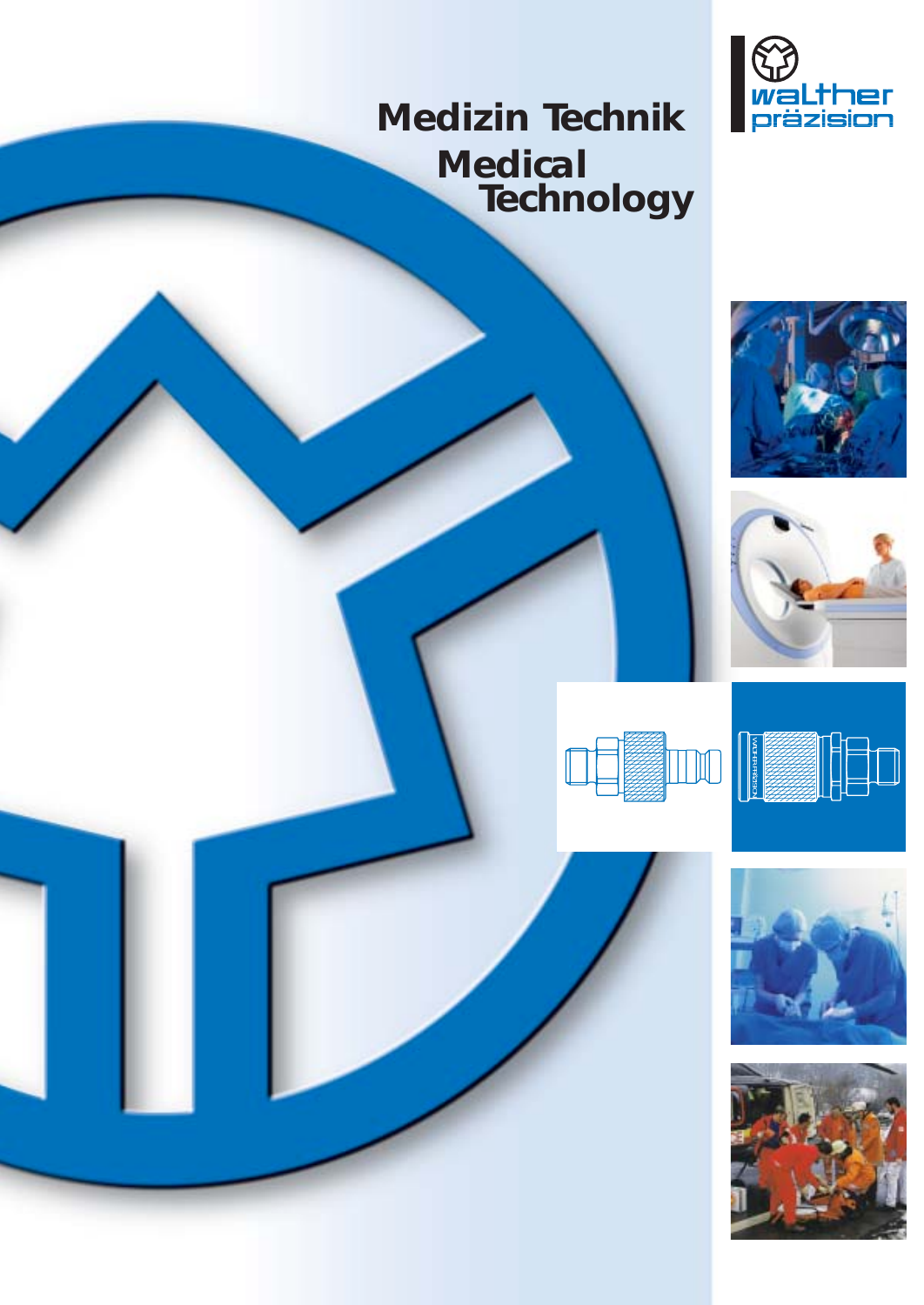

## **Das Unternehmen**

Seit 1951 entwickelt und fertigt der Unternehmensbereich WALTHER-PRÄZISION der Carl Kurt Walther GmbH & Co. KG Schnellkupplungssysteme zum rationellen Verbinden von fluidischen und elektrischen Leitungen.

Für viele Wirtschaftszweige bietet WALTHER-PRÄZISION voll- oder halbautomatische Mono- und Multikupplungen sowie Dockingsysteme. Zu den Anwendungsgebieten zählen unter anderem der Maschinenbau, die Automobilindustrie, die Chemische Industrie, die Offshore-Technik sowie die Luft- und Raumfahrttechnik.

Im Bereich der Medizintechnik, in dem WALTHER-PRÄZISION bereits seit einigen Jahrzehnten aktiv ist, werden besonders hohe Anforderungen an Präzision, Hygiene und Bediensicherheit gestellt. Für diesen sensiblen Anwendungsbereich steht ein umfassendes Sortiment an Kupplungsbaureihen zur Verfügung, das jeweils für definierte medizintechnische Bereiche entwickelt wurde:

- Medizinische Gasversorgung
- Computertomographie
- Dialyse
- Atemluftversorgung
- Steriltechnik

Bei der Entwicklung und Herstellung der Kupplungen kommt ein Qualitätsmanagement-System für Medizinprodukte gemäß EN ISO 13485:2003 zur Anwendung, das jährlich vom TÜV Rheinland überwacht und zertifiziert wird. Darüber hinaus arbeitet das gesamte Unternehmen mit einem QM-System, das gemäß ISO 9001:2000 zertifiziert wurde.

## **The company**

Since 1951 WALTHER-PRÄZISION a division of Carl Kurt Walther GmbH & Co. KG has developed, manufactured and supplied quick coupling systems for the efficient connection of fluid and electrical lines.

For many branches of trade, WALTHER-PRÄZISION offers fully or semi-automatic mono- and multicouplings as well as docking systems. As to the fields of application, it can be listed among others: machine tools, automotive, chemical industry, offshore technology and aviation and aerospace.

In the field of medical applications, in which WALTHER-PRÄZISION has been active for some decades, extremely high demands are placed on precision, hygiene and operating liability. For this sensitive scope of application, a comprehensive range of coupling series is available which has been developed for specific medical applications:

- Medical gas supply
- Computerised tomography
- Dialysis
- Breathable air supply
- Sterile technique

During the development and production of couplings, a quality management system for medical products according to EN ISO 13485:2003 is applied which is annually supervised and certified by the TÜV Rheinland. In addition, the company works with a QM system certified according to ISO 9001:2000.

**Medizin Technik Medical Technology**





**Chemische Industrie Chemical Industry**

**Offshore-Technik Offshore Technology**



**Luft- und Raumfahrt Aviation and Aerospace**

**Maschinenbau Machine Tools**

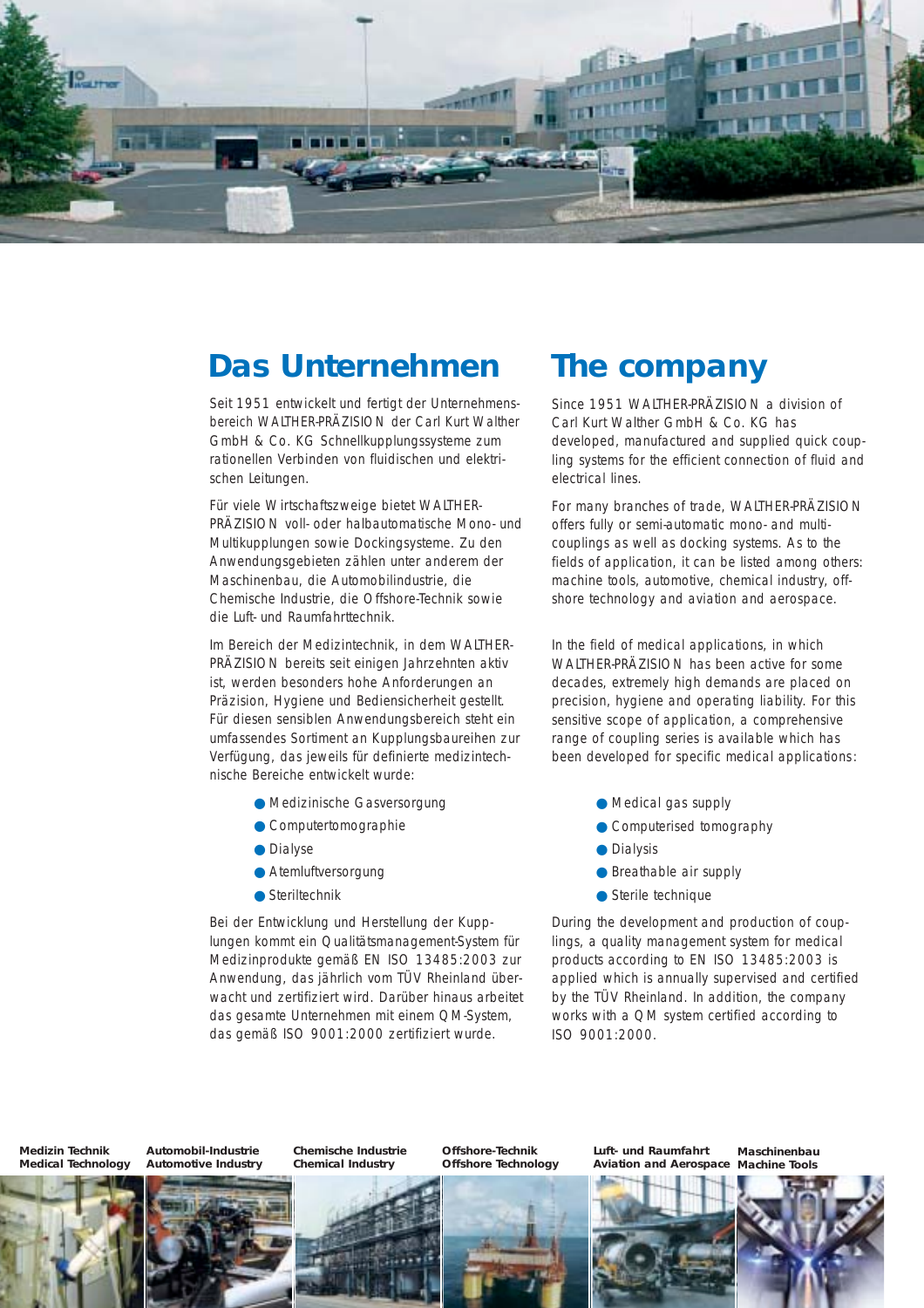



# **Medizinische Gasversorgung**

Für die Versorgung von Krankenbetten, OP-Sälen, Intensivstationen etc. mit medizinischen Gasen bietet WALTHER-PRÄZISION ein breites Programm an Schraub- und Steckkupplungen, Winkelsteckern und entsprechendem Zubehör. Die Kupplungen sind für die Versorgung mit Luft, Sauerstoff, Lachgas, Kohlendioxid und Vakuum geeignet. Sie sind gasartspezifisch ausgeführt und unverwechselbar, um ein hohes Niveau an Bediensicherheit zu gewährleisten. Die verschiedenen Steckkupplungs-Baureihen erfüllen jeweils spezifische Ländernormen (DIN, BS, NF/AFNOR, UNI, SS).

**Serie 89-006 nach DIN 13 260 (Deutschland) Serie 89-S06 nach SS 87 524 30 (Schweden) Serie 89-E06 nach BS 5682 (Großbritannien) Serie 89-F06 nach NF 90-116 (Frankreich) Serie 89-I06 nach UNI 9507 (Italien)** 

**Serie 89-006 according to DIN 13 260 (Germany) Serie 89-S06 according to SS 87 524 30 (Sweden) Serie 89-E06 according to BS 5682 (Great Britain) Serie 89-F06 according to NF 90-116 (France) Serie 89-I06 according to UNI 9507 (Italy)** 

#### **Steckkupplung nach länderspezifischer Norm**

- Gasartspezifische Ausführung; unverwechselbar durch länderspezifische Formschließung
- Winkelstecker mit/ohne Rückschlagventil erhältlich
- Robuste Ausführung
- Einfache Schlauchmontage (Verpressung) möglich
- Kupplungen in verschiedenen Anschlussvarianten lieferbar (u.a. Schlauch- und Gewindeanschluss, Adaption auf NIST)

#### **Technische Daten**

Nennweite: 3,5 bis 6 mm (gemäß Norm) Material: Messing vernickelt, Aluminium vernickelt, Edelstahl 1.4404/1.4571, PVDF (Ventil) Medien: Luft, Sauerstoff, Lachgas, Kohlendioxid, Vakuum



For the supply of hospital beds, operating rooms, intensive care units etc. with medical gases, WALTHER-PRÄZISION offers a broad programme of screw type and plug type couplings, angular plugs and corresponding accessories. The couplings are suitable for the supply of air, oxygen, nitrous oxide, carbon dioxide and vacuum. They are specifically designed for each gas and noninterchangeable to offer a high level of operating safety. The different series of plug type couplings comply with the specific country standards (DIN, BS, NF/AFNOR, UNI, SS).

### **Serie 89-006 Series 89-006**

#### **Plug type coupling according to country specific standard**

- Specific design for each gas; non-interchangeable by uniquely shaped fitting
- Angle plug available with/without check valve
- Robust construction
- Simple hose mounting (pressing) possible
- Couplings can be delivered with different end connections (e.g. hose and thread connection, adaptation to NIST)

#### **Technical data**

Nominal bore: 3.5 to 6 mm (acc. to standard) Material: brass nickel plated, aluminium nickelplated, stainless steel 1.4404/1.4571, PVDF (valve)

Media: air, oxygen, nitrous oxide, carbon dioxide, vacuum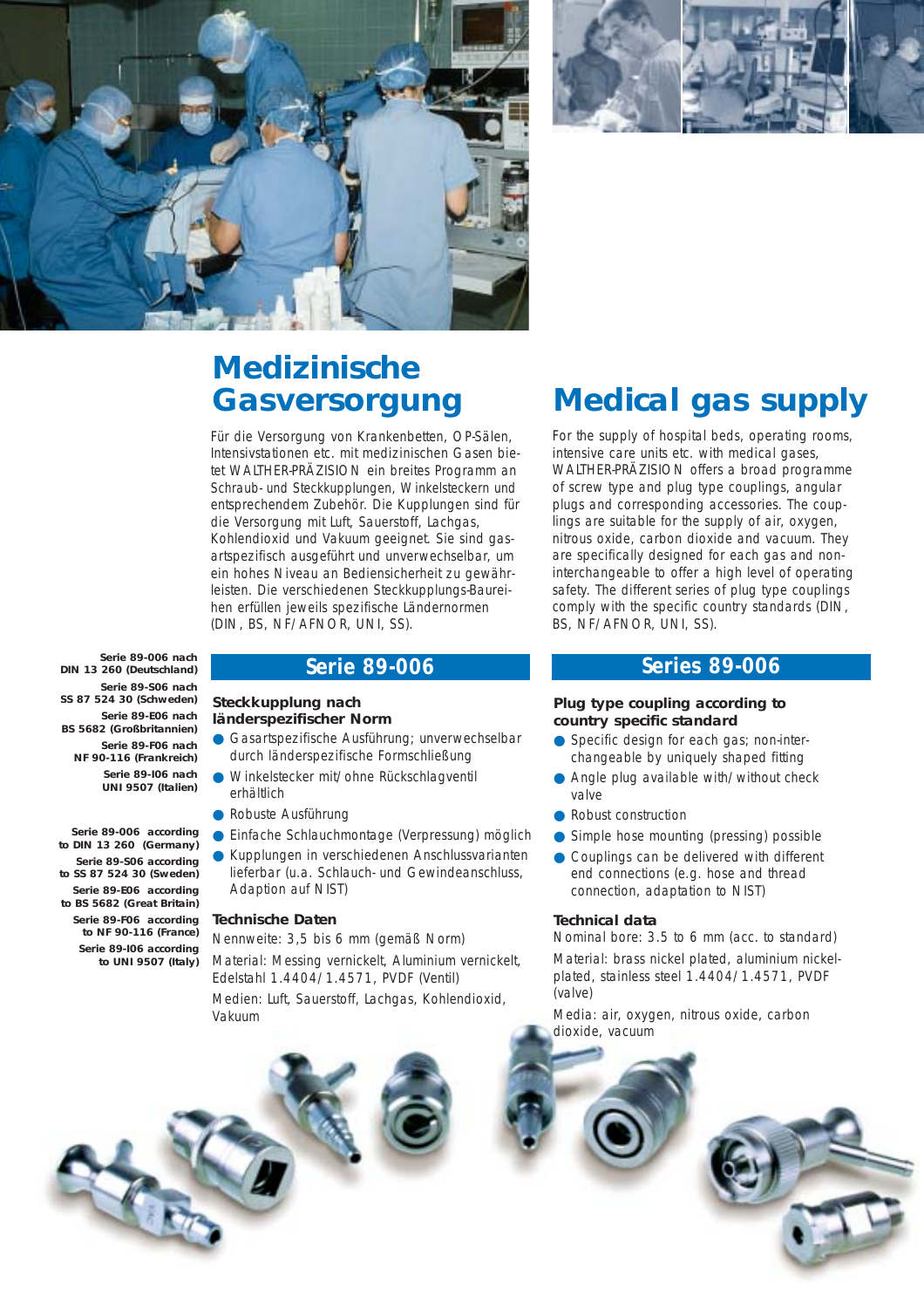

## **Serie LD-003 nach EN 739 (NIST) Serie LD-U03 nach ISO 5358 (DISS)**

#### **Schraubkupplung**

- Gasartspezifische Ausführung; unverwechselbar durch Formschließung (Durchmesser)
- Einfache Schlauchmontage
- Robuste Ausführung
- Schraubnippel frei durchgängig
- Kupplungsseite als Verschluss- oder Durchgangskupplung



#### **Technische Daten**

Nennweite: 3 bis 5 mm (gemäß Norm) Material: Messing vernickelt Edelstahl 1.4404/1.4571, PVDF (Ventil) Medien: Luft, Sauerstoff, Lachgas, Kohlendioxid, Vakuum

## **Series LD-003 acc. to EN 739 (NIST) Series LD-U03 acc.to ISO 5358 (DISS)**

#### **Screw type coupling**

- Specific design for each gas type; non-interchangeable by shaped fitting (diameter)
- Simple hose mounting
- Stable construction
- Screw type adaptor with full flow
- Coupling side as self sealing coupling or thru type coupling



#### **Technical data**

Nominal bore: 3 to 5 mm (acc. to standard) Material: brass nickel plated, stainless steel 1.4404/ 1.4571, PVDF (valve) Media: air, oxygen, nitrous oxide, carbon dioxide, vacuum

Für die Steck- und Schraubkupplungen zur medizinischen Gasversorgung bieten wir ein umfangreiches Zubehörprogramm an, zu dem u.a. Verteiler, Steckachsen und Feinregulierventile gehören.

Eine kundenorientierte Entwicklung und unsere flexible Fertigung erlauben zudem die

schnelle Realisierung von kundenspezifischen Varianten der Kupplungen. Unsere Medizintechnik-Spezialisten geben Ihnen hierzu gerne ausführlichere Informationen.

### **Zubehör Accessories**

For the plug- and screw type couplings for medical gas supply we offer an extensive range of accessories, e.g. manifolds, plug-in axles and fine adjustment valves.

Our customer-oriented development as well as our



flexible production allow a fast realization of customized variations of the couplings. Our specialists in medical engineering will be pleased to give you more information and details.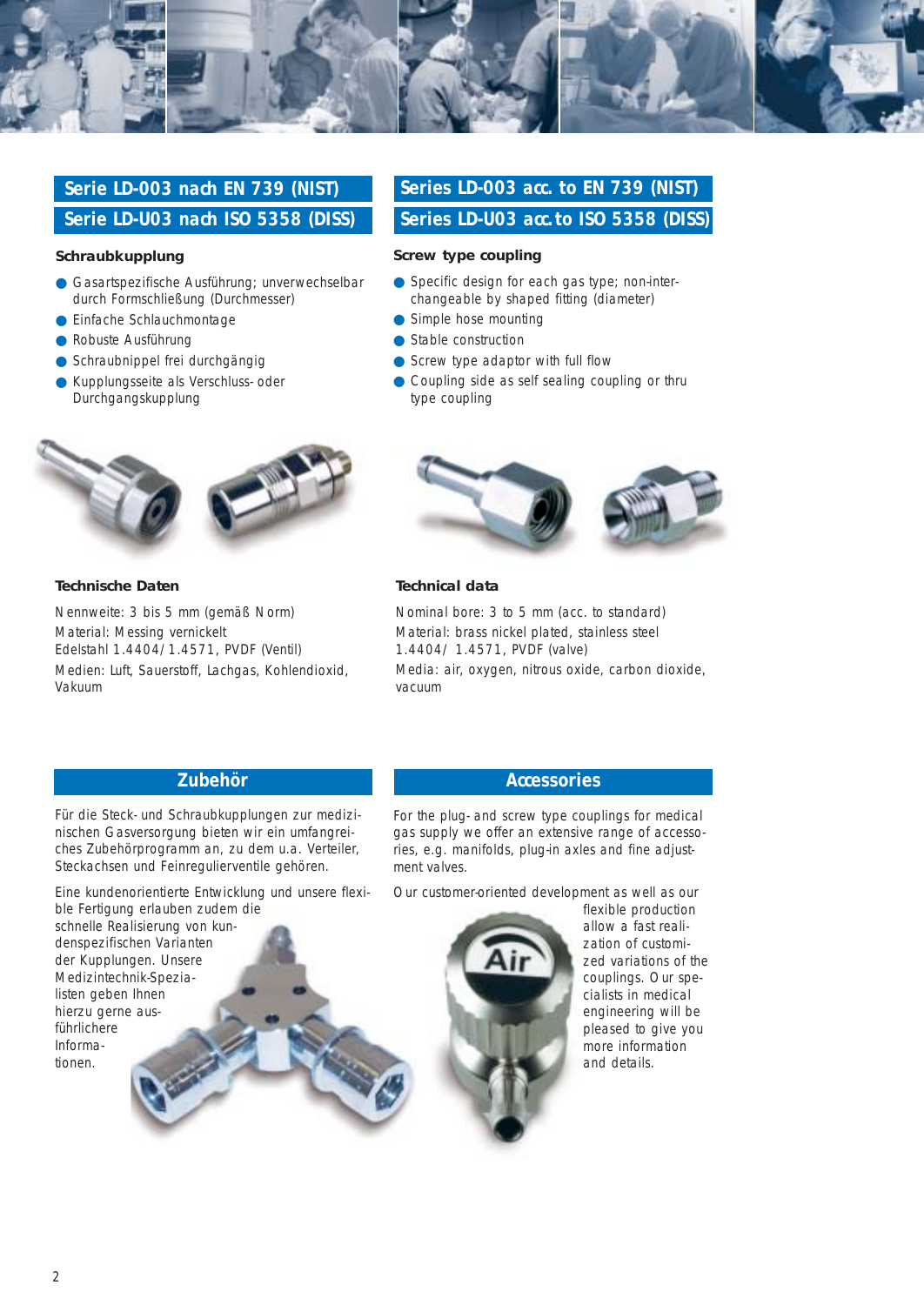



Mit freundlicher Genehmigung von SIEMENS Medical Solutions

## **Computertomographie**

Seit Jahren bietet WALTHER-PRÄZISION Schnellverschlusskupplungen, die speziell für die Anwendungen in Computertomographie (CT)-Geräten entwickelt wurden. Hier verbinden die Kupplungen die Kühlleitungen, die zu den Röntgenstrahlern führen. Da die Kupplungen mit hoher Geschwindigkeit im Gehäuse des CT-Gerätes rotieren, müssen sie hohen Beschleunigungen standhalten; darüber hinaus ist ein geringes Gewicht vorteilhaft.

Die neue Schraubkupplungs-Baureihe 22-010 erfüllt eine weitere wichtige Anforderung: Weil Lufteinschlüsse im Kühlmedium die Funktion der CT-Geräte beeinträchtigen können, sind diese Kupplungen so konstruiert, dass beim Einkuppeln keine Umgebungsluft in die Kühlleitung gelangt. Umgekehrt erfolgt das Entkuppeln nahezu ohne Medienverlust.

### **Serie 22-010 Series 22-010**

#### **Schraubkupplung**

- Clean-break-Eigenschaften: Kuppeln ohne Lufteinschlüsse, Entkuppeln ohne Medienverlust
- Einfaches Verbinden der Einheiten durch spezielle Oberflächenbeschichtung
- Erfüllt höchste Dichtigkeitsanforderungen
- Hält Beschleunigungen bis 30 g stand
- Leichte Bauweise

#### **Technische Daten**

Nennweite: 10 mm Material: Aluminium Medium: Kühlöl Betriebsdruck: 15 bar



### **Serie MD-012-...-Z48 Series MD-012-...-Z48**

#### **Steckkupplung**

- Robuste Ausführung
- Kuppeln unter Öl
- Für hohe Dichtigkeitsanforderungen
- Hält hohen Beschleunigungen stand

#### **Technische Daten**

Nennweite: 12 mm Material<sup>.</sup> Stahl verzinkt/brüniert Medium: Kühlöl Betriebsdruck: 15 bar

## **Computerised tomography**

For many years WALTHER-PRÄZISION has been offering quick connect couplings which have been specially designed for applications in the field of computerised tomography (CT), where the couplings connect cooling feed lines supplying the X-ray radiators. Since the couplings rotate at high speed in the housing of the CT apparatus, they must be resistant to high acceleration. A low weight is also advantageous.

Our new screw type coupling series 22-010 meets another important requirement: As the insertion of air in the coolant may affect the proper functioning of the CT apparatus, these couplings are designed to assure that no air can enter when coupling the cooling feed line. Furthermore the disconnection is made almost without any media loss.

#### **Screw type coupling**

- Clean break features: Connection without insertion of air, disconnection without loss of media
- Simple connection of the units due to special surface coating
- Meets high demands for leak tightness
- Resists accelerations of up to 30 g
- Light-weight design



### **Technical data**

Nominal bore: 10 mm Material: aluminium Medium: cooling oil Operating pressure: 15 bar

#### **Plug type coupling**

- Robust construction
- Connection in an oil-bath
- Meets high demands for leak tightness
- Resists high acceleration



#### **Technical data**

Nominal bore: 12 mm Material: steel, zinc plated/ oil burnished Medium: cooling oil Operating pressure: 15 bar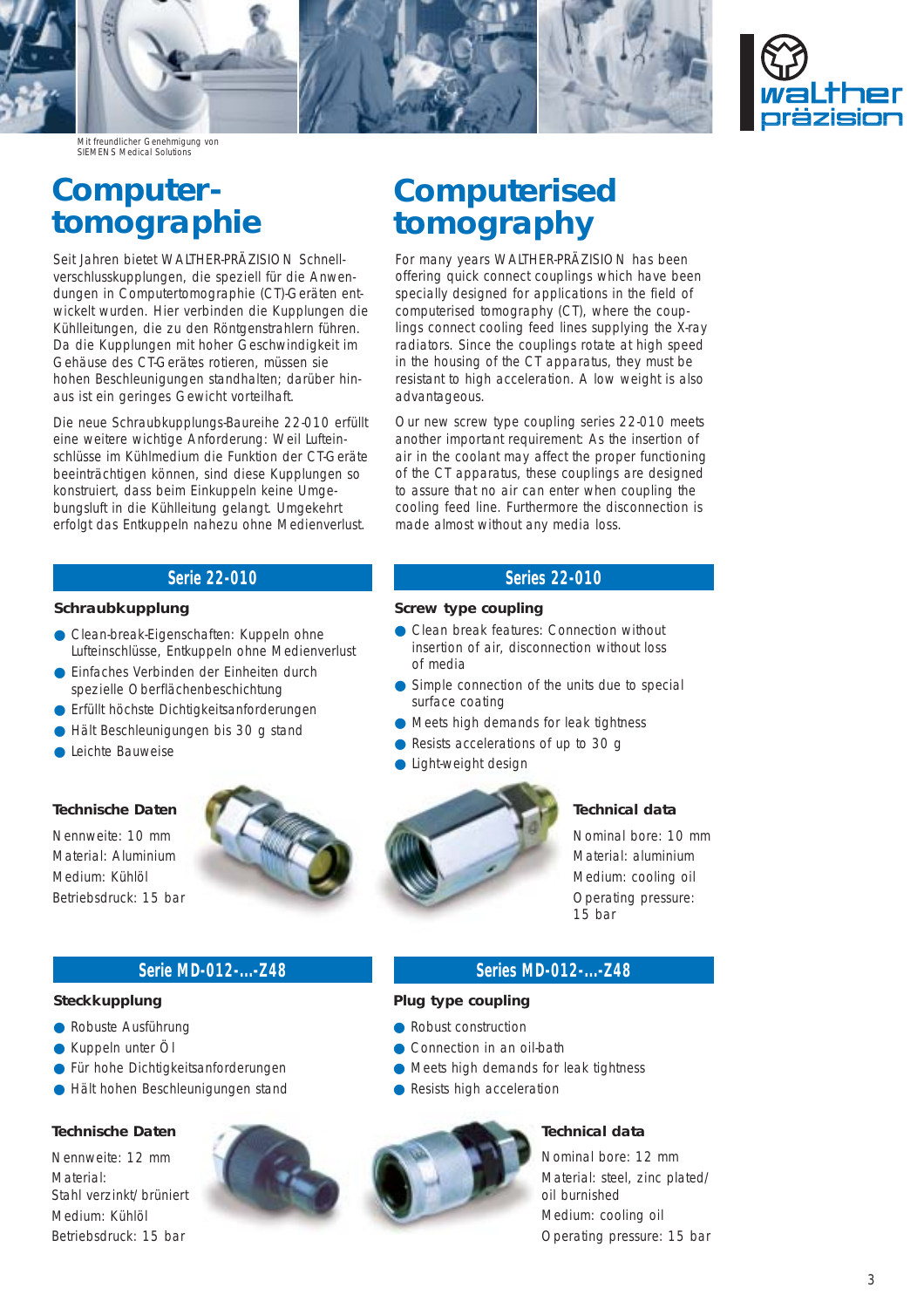



# **Dialyse**

Weltweit sind etwa eine Million Menschen auf eine regelmäßige Dialysebehandlung angewiesen. WALTHER-PRÄZISION hat für diesen Anwendungsbereich langlebige, sichere und einfach zu bedienende Schnellverschlusskupplungen entwickelt, die exakt auf die jeweiligen Medien abgestimmt sind und die Arbeitsabläufe erleichtern.

# **Dialysis**

All over the world, approximately one million people need regular dialysis treatment. For this scope of application, WALTHER-PRÄZISION has developed long life, safe and simple-to-operate quick connect couplings which are perfectly suited to the respective media.

#### **Wasserversorgung der Dialysefilter: Serie 22-006**

- Um eine Verwechslung der Leitungen auszuschließen, sind die Kupplungen in unterschiedlichen Farbkennzeichnungen lieferbar
- Einfache Handhabung
- Leicht zu reinigen
- Kuppelbar auf Nippel nach internationalem **Standard**
- Sonderausführung mit integrierter Abfragemöglichkeit "gekuppelt" erhältlich

### **Serie 22-006 Series 22-006**

#### **Water supply of dialysis filters: Series 22-006**

- To avoid a mix-up of the hoses, the couplings are available in different colours
- Simple handling
- Easy to clean
- Connectable with adaptors according to international standard
- Specific designs with integrated status indication option "coupled" available

### **Technische Daten**

Nennweite: 6 mm Material: Edelstahl 1.4404/1.4571, Polypropylen, PVDF Medium: Wasser

### **Technical data**

Nominal bore: 6 mm Material: stainless steel 1.4404/1.4571, polypropylene, PVDF Medium: water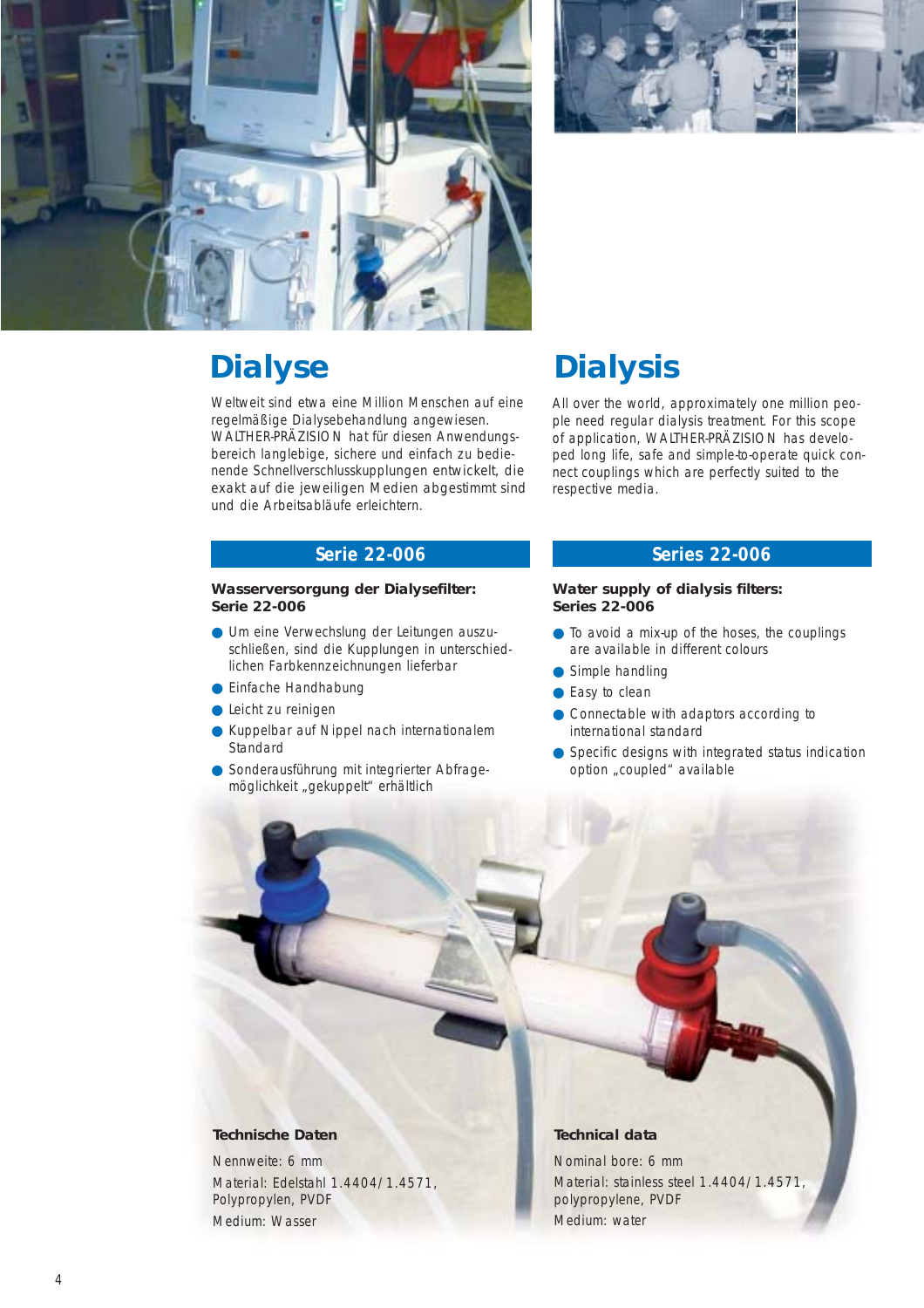



#### **Versorgung der Wasserkreisläufe der Dialysemaschinen: Serie SP-006-...-Z..**

- Einfache Handhabung
- Leicht zu reinigen
- Ventil und Materialauswahl je nach Einsatzbereich und Kundenwunsch



#### **Supply of water circuits of dialysis machines: Series SP-006-...-Z..**

- Simple handling
- Easy to clean
- Selection of valve and material according to application and customer request



#### **Technische Daten**

Nennweite: 6 und 12 mm Standardmaterial: Edelstahl 1.4404/1.4571 Medium: Wasser

#### **Konzentratleitungen der Dialysemaschinen: Serie LV-004-...-Z..**

- Ventil und Materialauswahl je nach Einsatzbereich und Kundenwunsch
- Mehrere Bauformen (z.T. verwechslungssicher, da untereinander nicht kuppelbar)
- Hochwertige Materialien; alle medienberührende Teile hoch resistent
- Einfache Handhabung
- Leicht zu reinigen

#### **Technische Daten**

Nennweite: 4 mm Material: PVDF, Edelstahl 1.4404 und hochwertiger Medium: Dialyse-Konzentrat

#### **Serien SP-009, SP-012, LP-012 Series SP-009, SP-012, LP-012**

#### **Abwasserleitungen der Dialysemaschinen: Serien SP-009, SP-012, LP-012**

- Einfache Handhabung
- Leicht zu reinigen
- Glatte Variante mit Griffrillen

**Technische Daten** 

Nennweite: 9 und 12 mm Material: Edelstahl 1.4404/1.4571 Medium: Wasser/Abwasser



#### **Technical data**

Nominal bore: 6 and 12 mm Standard material: stainless steel 1.4404/1.4571 Medium: water

### **Serie LV-004 Series LV-004**

#### **Concentrate supply lines of dialysis machines: Series LV-004-...-Z..**

- Selection of valve and material according to application and customer request
- Several designs (partly non-interchangeable)
- High grade materials; all parts contacting the media highly resistant
- Simple handling
- Easy to clean

#### **Technical data**

Nominal bore: 4 mm Material: PVDF, stainless steel 1.4404 and higher grade Medium: dialysis concentrate

#### **Waste water lines of dialysis machines: Series SP-009, SP-012, LP-012**

- Simple handling
- Easy to clean
- Smooth design with gripping grooves

### **Technical data**

Nominal bore: 9 and 12 mm Material: stainless steel 1.4404/1.4571 Medium: water / waste water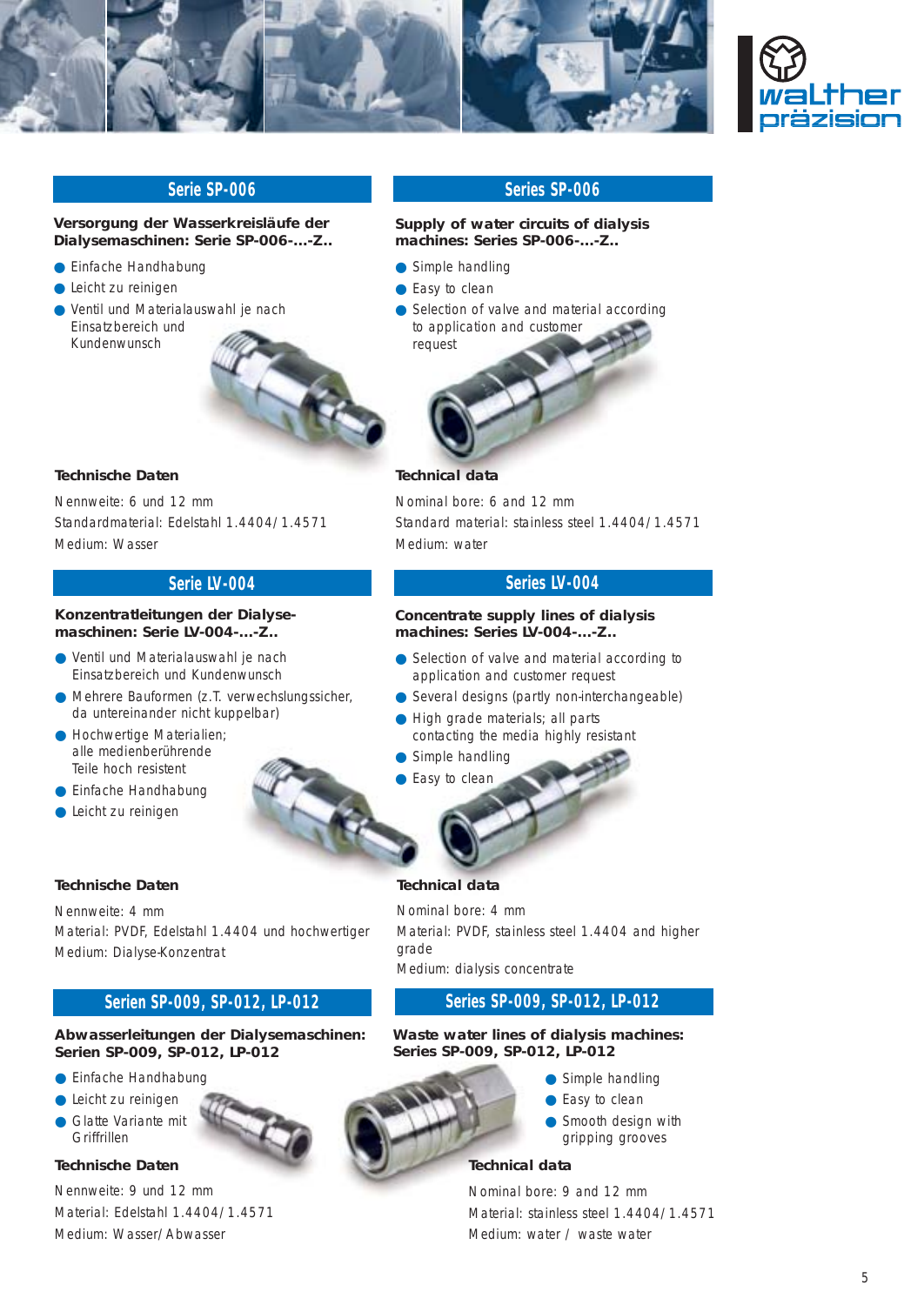



# **Atemluftversorgung**

Wenn die Umgebungsluft keine ausreichende Qualität aufweist, ist der Mensch auf externe Atemluftversorgung angewiesen. Das trifft auf Feuerwehren und sonstiges Rettungspersonal ebenso zu wie auf Menschen, die in kontaminierter Atmosphäre arbeiten (z.B. bei der Asbestsanierung) und gesundheitsgefährdenden Gasen oder Dämpfen ausgesetzt sein können (z.B. Laborpersonal). In diesen Fällen nutzt man entweder zentrale oder mobile Einheiten zur Erzeugung und Aufbereitung von Atemluft, die über Leitungen mit der persönlichen Schutzausrüstung verbunden sind. WALTHER-PRÄZISION hat mehrere Baureihen von Schnellverschlusskupplungen entwickelt, die sich in diesem anspruchsvollen und sicherheitsrelevanten Anwendungsgebiet bewährt haben. Alle drei Baureihen verfügen über einen Sicherungsmechanismus, der unerwünschtes Entriegeln vermeidet: Vor jedem Entriegeln muss der Bediener zunächst den Nippel in die Kupplung drücken, um dann die Verrieglungshülse zurückschieben zu können. Zudem sind die Kupplungen so konstruiert, dass rauer Umgang wie z.B. starke Stoßbelastungen ihre Funktion nicht beeinträchtigt.

## **Breathable air supply**

If the ambient air lacks a sufficient quality, human beings must have recourse to an external breathable air supply, e.g. for fire brigades, rescue centres and lifesaving services. In the same way, this applies to people working in a contaminated atmosphere where they are exposed to hazardous gases or steam (e.g. lab personnel). In these cases, people use either central or mobile units to produce and to treat breathable air which are connected to the personal protective equipment. WALTHER-PRÄZISION has developed several series of quick connect couplings which have a proven performance record in this demanding field of application. All three series of couplings are equipped with a safety mechanism that avoids an unintended unlocking. Before unlocking, the operator must first push the adaptor into the coupling before he can pull the locking sleeve. In addition, the couplings are designed in a way that rough handling, strong shocks or other impact do not affect their function.

#### **Atemluftkupplung**

- Sicherung gegen unerwünschtes Entkuppeln
- Mit verschiedenen Nippelkonturen lieferbar
- (verwechslungssicher) ● Robust und extrem langlebig

#### **Technische Daten**

Nennweite: 6 mm Material: Messing verchromt Medium: Atemluft

### **Serie 04-005 Series 04-005**

#### **Breathing-air coupling**

- Protection against unwanted unlocking
- Can be supplied with different adaptors (non-interchangeable)
- Robust and extremely durable design

#### **Technical data**

Nominal bore: 6 mm Material: brass, chrome plated Medium: breathing air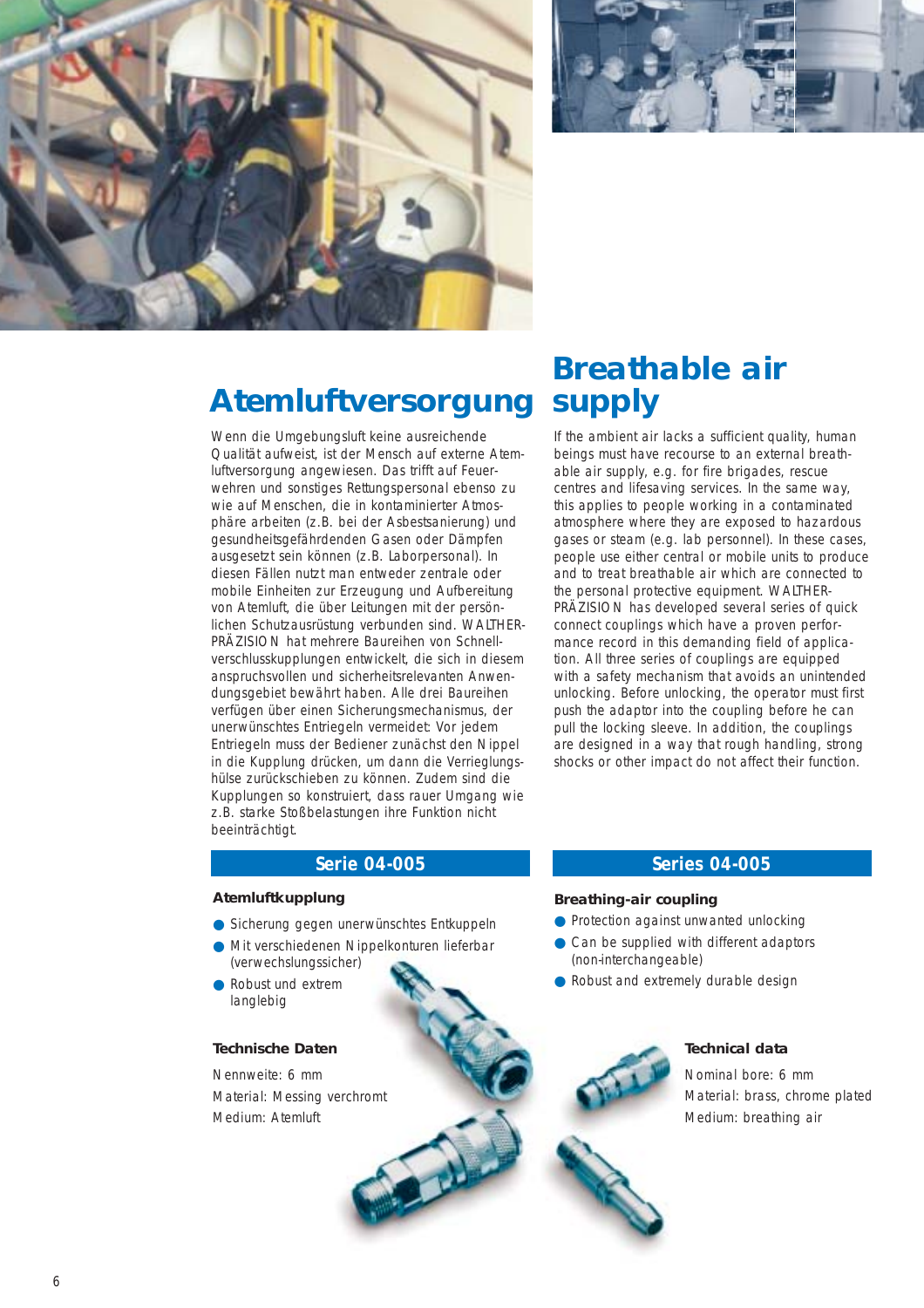



### **Serie 12-009 Series 12-009**

#### **Koaxial-Kupplung für Atemluft und Telefon- bzw. Elektroleitung**

- Sicherung gegen unerwünschtes Entkuppeln
- Lieferbar mit ein oder zwei Elektro-Leitungen
- Unverwechselbare Anschlüsse
- Robust und extrem langlebig

#### **Coaxial coupling for breathing air and telephone or electrical lines**

- Protection against unwanted unlocking
- Can be delivered with one or two electrical lines
- Non interchangeable connections
- Robust and extremely durable design



#### **Technical data**

Nominal bore: 9 mm Material: aluminium hardcoated Medium: breathing air and electric current

### **Serie 14-012 Series 14-012**

#### **Breathing air coupling for main supply**

- Protection against unwanted unlocking
- Simple handling
- Thru type coupling and self sealing adaptor
- Robust and extremely durable design



## **Technical data**  Nominal bore: 12 mm Material: brass, stainless

steel 1.4404 Medium: breathing air



## **Hauptversorgung**

**Technische Daten**  Nennweite: 9 mm

- Sicherung gegen unerwünschtes Entkuppeln
- Einfache Handhabung
- Durchgangskupplung und Verschlussnippel
- Robust und extrem langlebig

**Atemluftkupplung für die**

Material: Aluminium hartcoatiert

Medium: Atemluft und elektrischer Strom

#### **Technische Daten**

Nennweite: 12 mm Material: Messing, Edelstahl 1.4404 Medium: Atemluft